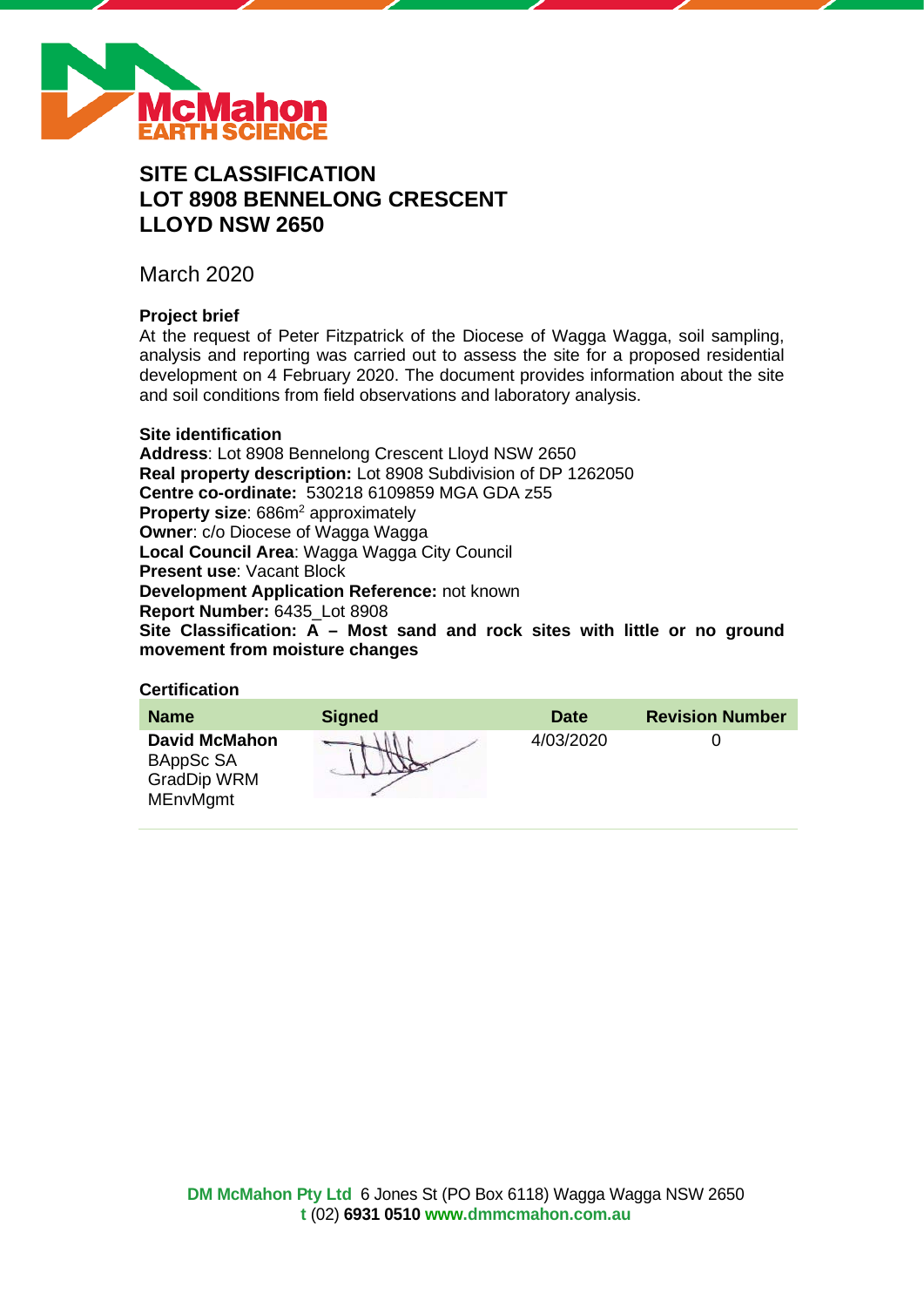### **Physical characteristics of the site**

A desktop review and investigation of the topography, hydrology, soil, lithology, geology and hydrogeology of the site has been undertaken and are as follows:

# **Topography**

The Lake Albert 1:25,000 Topographic Map (Sheet 8327-1S) indicates that the site is located at an elevation of approximately 246m AHD. The site landform is classed as a simple slope and the slope class is gently inclined.

# **Vegetation**

The site is devoid of vegetation.

# **Hydrology**

The nearest named waterway is Stringybark Creek located 3414m to the south east of the site. Due to the relative incline of the site, rainfall is likely to both run off and infiltrate into the relatively permeable topsoil.

# **Weather**

The average rainfall for Wagga Wagga is approximately 526.8mm per annum, with the wettest months being October, June and July. Annual mean evaporation for the region is 1715.5mm with mean daily evaporation ranges from 1.2mm in July to 9.2mm in January. Wagga Wagga is characterised by cold wet winters and hot dry summers with mean maximum temperatures ranging from 12.9°C in July to 31.9 °C in January and mean minimum temperatures ranging from 1.3ºC in July to 15.9ºC in February. Rainfall, temperature and evaporation data from Wagga Wagga Agricultural Institute 73127 (www.bom.gov.au).

# **Soil & Landform**

The site lies within the mapping unit ld from the Soil Landscapes of the Wagga Wagga 1:100 000 Sheet (DLWC, 1997). The map unit ld is described as:

# *ld – Lloyd (Erosional Landscapes)*

*Landscape*: rolling low hills on Ordovician metasedimentary rocks. Local relief 30–90 m; slopes 10–20%. Broad crests and ridges; long waning mid to lower slopes; broad drainage depressions. Variable rock outcrop 0–50%. Extensively to completely cleared mid to high open-forest.

*Soils*: shallow (<0.5 m), moderately well-drained Paralithic Leptic Rudosols (Lithosols) on some crests, ridges and upper slopes; deep (1.0–1.5 m), imperfectly drained Red Kurosols (Red Podzolic Soils) on other crests and upper slopes; moderately deep (0.5– 1.0m), moderately well-drained Red Chromosols and Kurosols (Red Podzolic Soils) on mid to lower slopes; and moderately deep (0.5–1.0 m), imperfectly drained Brown Kurosols (Yellow Podzolic Soils) in drainage lines.

*Limitations*: high erosion hazard; steep slopes (localised); localised rock outcrop; localised poor drainage; localised waterlogging; foundation hazard (localised); mass movement; shallow, stony and strongly acid soils (on ridges and upper slopes); localised aluminium toxicity; localised salinity.

#### **Lithology and Geology**

Undivided Ordovician metasedimentary rocks—thinly interbedded siltstones, shales and phyllites, with minorschists and minor quartzites. Lithology is highly variable

over a short distance. Relatively thick (1 m to several metres) colluvial and slopewash clayey sediments occur on lower slopes and in drainage depressions. There is generally no rock outcrop, but occasionally <50% (at sites usually underlain by sandstone).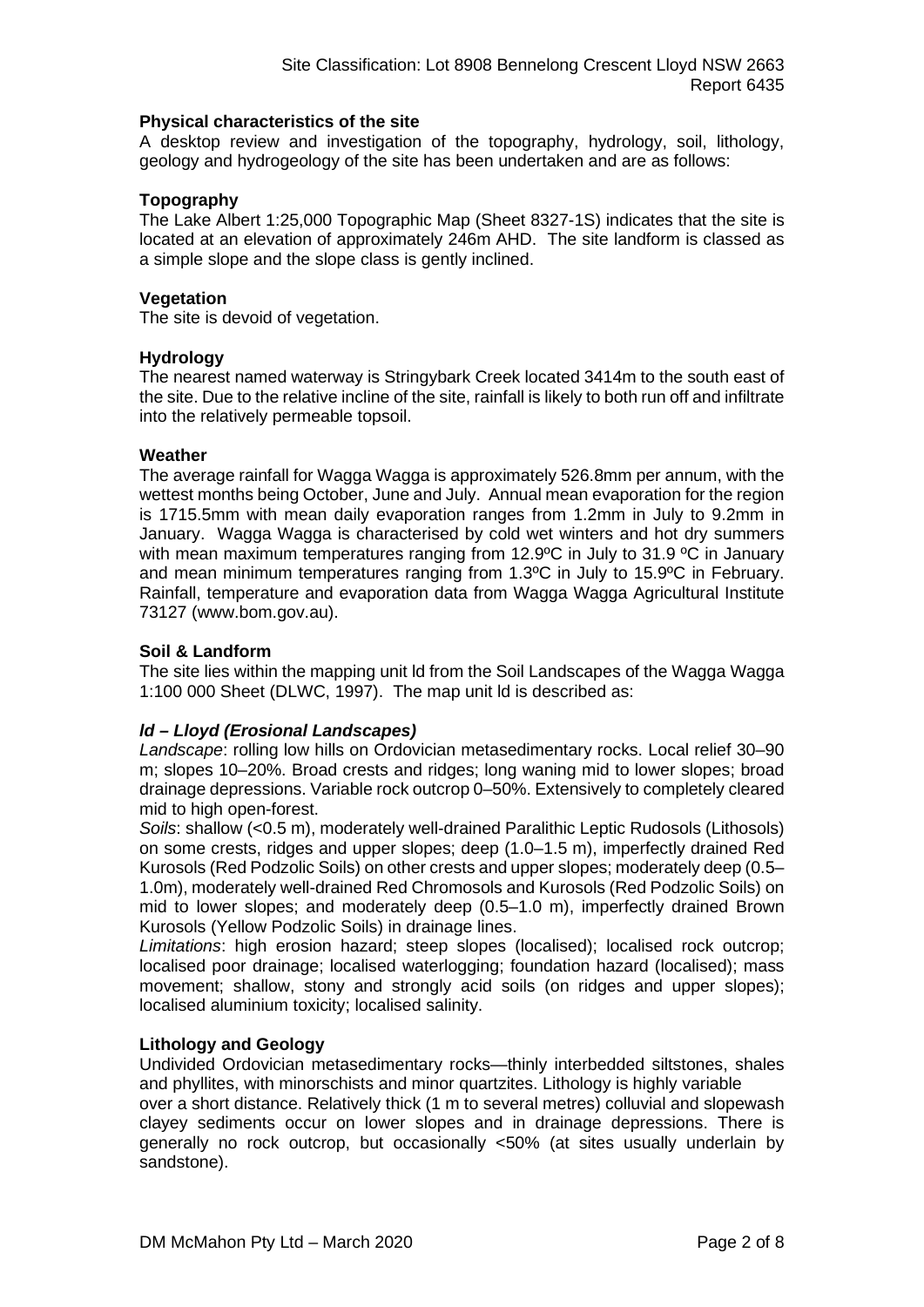# **Hydrogeology**

From the Geoscience Australia hydrogeology dataset, the groundwater beneath the site is described as porous, extensive highly productive aquifers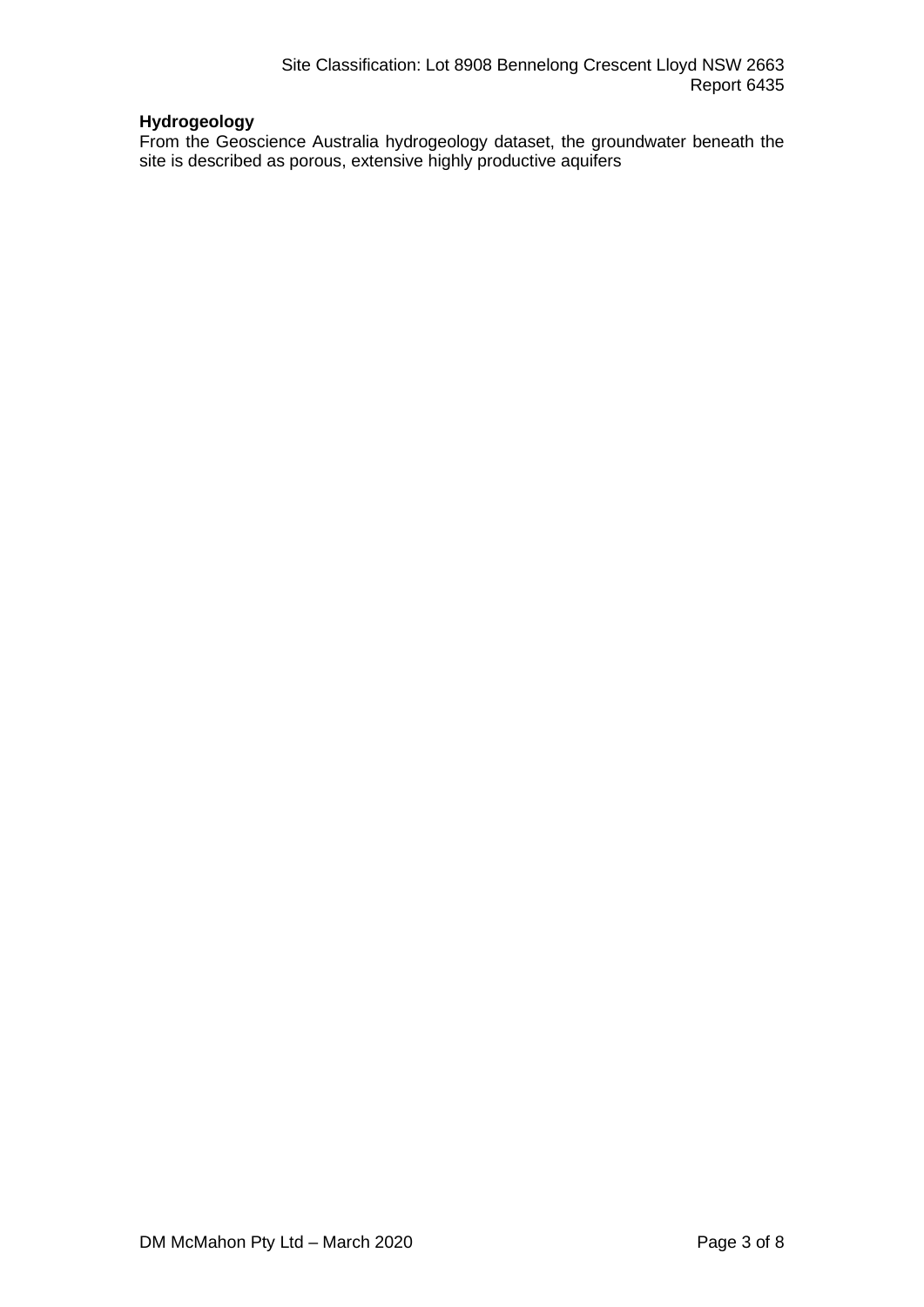# **Site Condition**

Through site investigation, field observations, in situ tests and laboratory analysis the following site geotechnical model has been developed. Details of the general conditions encountered with a field description of the soil, engineering properties and the location of the boreholes can be seen as follows, Table 1, Figure 1.

#### **Table 1:** *Site geotechnical model with field description and observations*

| <b>Soil Origin</b> | <b>Depth</b><br>(m) | <b>Class</b><br><b>(AS17</b><br>26<br>$-2017)$ | Soil Name /<br><b>Description</b> | <b>Grain</b><br><b>Size</b> | <b>Primary</b><br><b>Colour</b> | <b>Mottle</b><br><b>Colour</b> | <b>Mois-</b><br>ture     | Plas-<br>ticity | <b>Consis-</b><br>tency | <b>Observations</b><br>and/or comments | <b>Engineering</b><br><b>Properties</b> |
|--------------------|---------------------|------------------------------------------------|-----------------------------------|-----------------------------|---------------------------------|--------------------------------|--------------------------|-----------------|-------------------------|----------------------------------------|-----------------------------------------|
| <b>Borehole 1</b>  |                     |                                                |                                   |                             |                                 |                                |                          |                 |                         |                                        |                                         |
| <b>FILL</b>        | $0.0 -$<br>0.2      | <b>SC</b>                                      | Sandy CLAY                        | Fine/<br>Coars<br>e         | <b>Brownish</b><br>Red          | Nil                            | Dry                      | Low             | Firm                    | $\,$                                   | Ys<br>Expansivity                       |
| Refusal            | 0.2                 | $\overline{\phantom{0}}$                       | <b>OM Bedrock</b>                 | $\blacksquare$              | $\,$                            | -                              | $\overline{\phantom{a}}$ | -               |                         | Refusal @ 0.2m on<br>OM bedrock        | $0-20$ mm                               |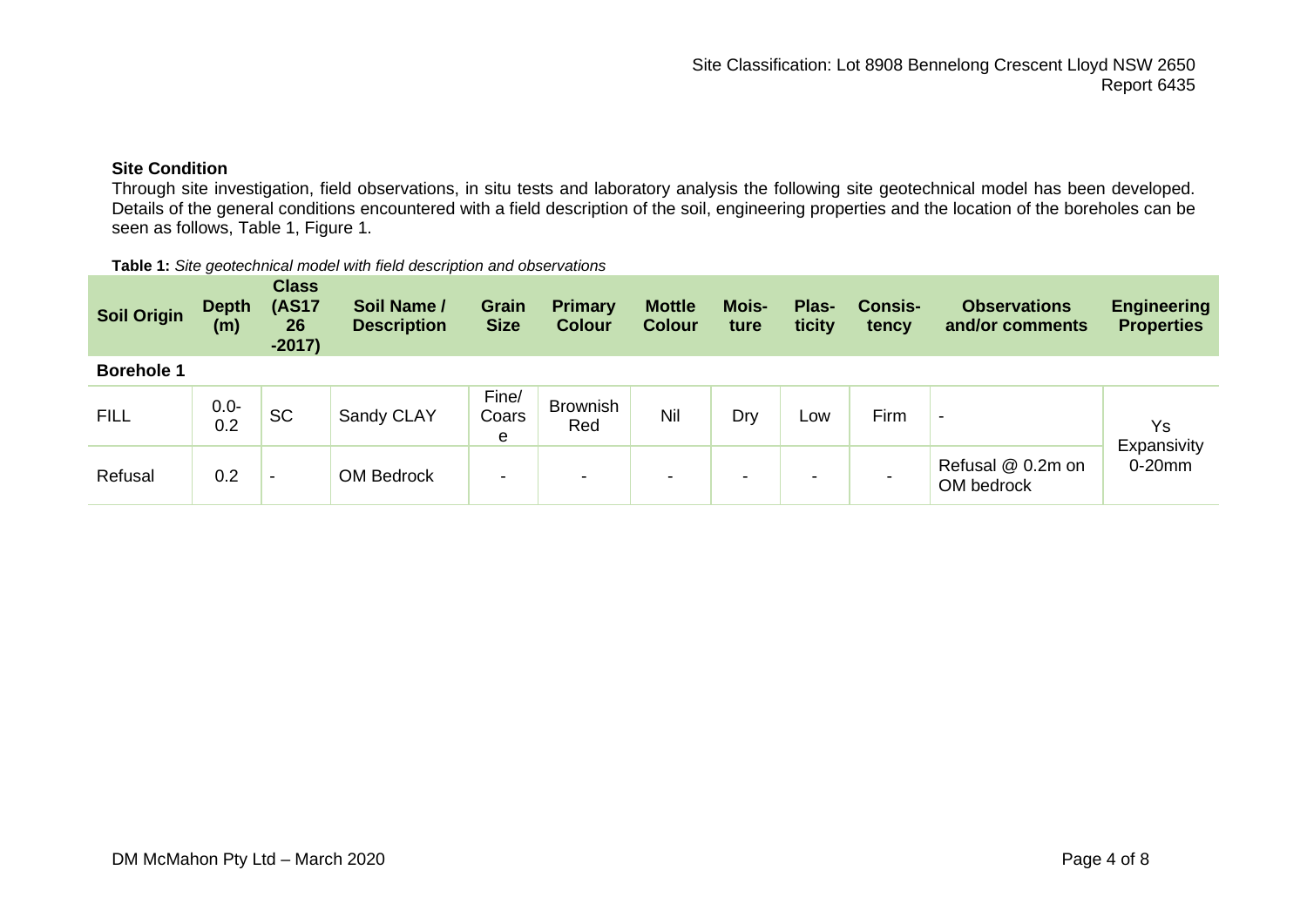Site Classification: Lot 8908 Bennelong Crescent Lloyd NSW 2663 Report 6435



**Figure 1:** *Annotated site plan overlain on aerial photograph depicting borehole locations*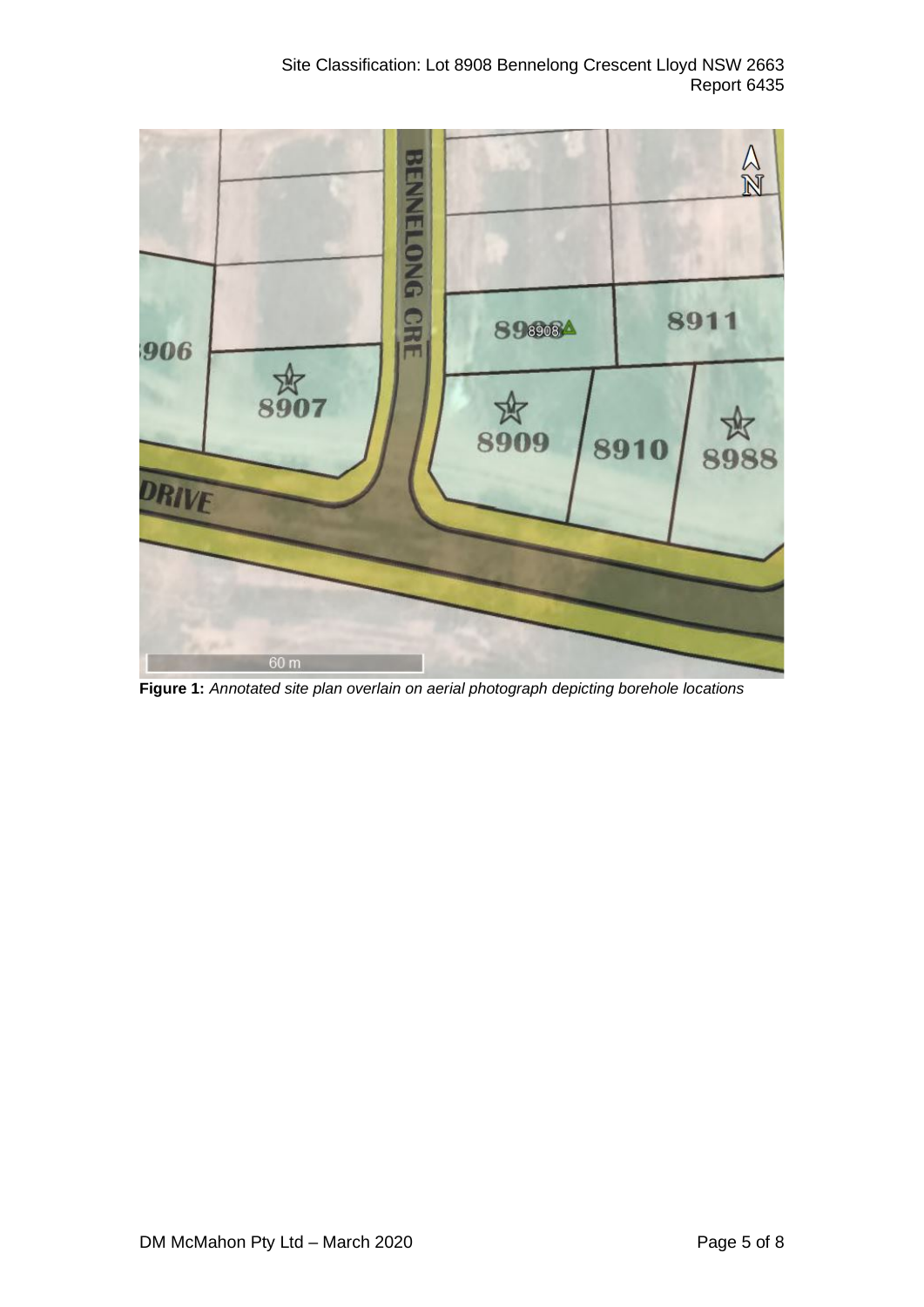# **Site Classification**

Based on the field assessment and laboratory data and assumptions therein the site is classified as **A – Most sand and rock sites with little or no ground movement from moisture changes** by reference to AS2870:2011.

# **Assumptions**

Site investigation and classification was carried out by reference to AS2870:2011. The proposed building is a single storey residential development.

This classification is based on the footings being founded into the underlying ordovician metasedimentary bedrock. If the footings are not into the specified material the site classification will need to be reassessed.

FILL materials where identified on this report are considered as 'controlled fill' in accordance with AS3798 and can be considered suitable for use as foundation/subgrade. Fill certification report ID 'FC19-48'.

Footings may be founded partly on fill and partly on natural material depending on founding depths. As such, footing design may require careful consideration by the structural engineer to minimise potential differential settlement.

An allowable bearing pressure of up to 50kPa and 100kPa for raft slab beams and strip footings respectively may be adopted.

If more than 0.4m of uncontrolled fill is present or placed, or if depth of excavation within the building area extends more than 0.5m below the existing surface, the above classification will need to be reassessed.

Any earthworks on site will be carried out by reference to AS3798: 2007.

If any unconsolidated or saturated soils are encountered during excavation, or conditions that are not alike the above description, the site supervisor should be informed, the work stopped and this office be contacted immediately for further evaluation.

Where trees and large shrubs are removed from the site all roots are to be removed and voids replaced with compacted fill by reference to AS3798:2007.

The soils investigated are all natural ground and no free groundwater was encountered at the time of the investigation.

Site drainage and vegetation limitations are adhered to as per the CSIRO Foundation Management and Footing Performance: A Homeowner's guide, BTF-2011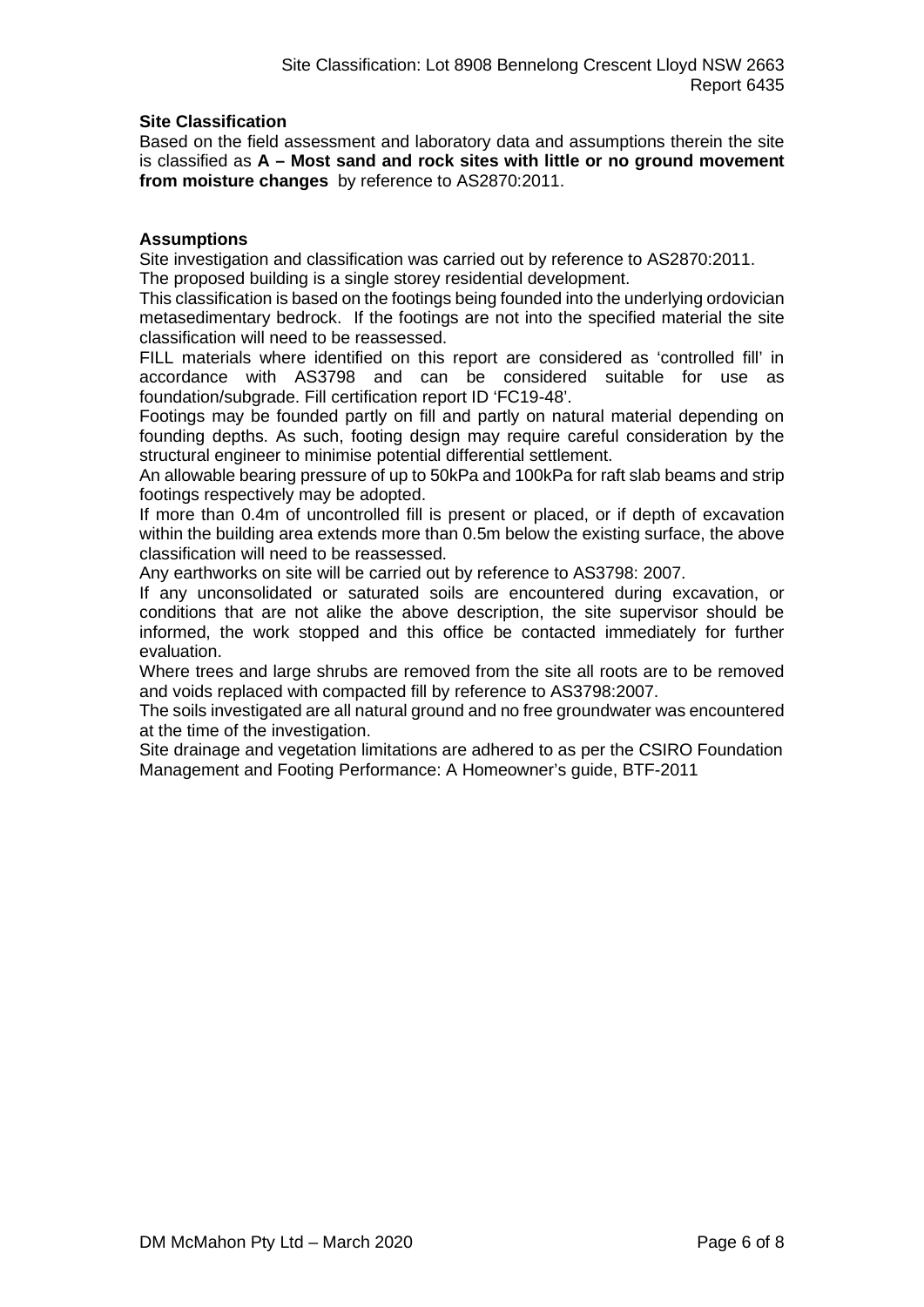# Site Classification: Lot 8908 Bennelong Crescent Lloyd NSW 2663 Report 6435

| <b>Log Column</b>  |                | <b>Symbol</b>                      | <b>Definition</b>                                                                                                                                                                                                                                                                                                                                                                                                          |  |  |  |
|--------------------|----------------|------------------------------------|----------------------------------------------------------------------------------------------------------------------------------------------------------------------------------------------------------------------------------------------------------------------------------------------------------------------------------------------------------------------------------------------------------------------------|--|--|--|
| <b>Soil Origin</b> |                | <b>TOPSOIL</b>                     | Mantle of surface and/or near-surface soil often but not always defined by high levels of organic<br>material, both dead and living. Remnant topsoils are topsoils that subsequently been buried by<br>other transported soils. Roots of trees may extend significantly into otherwise unaltered soil and<br>the presence of roots is not a sufficient reason for describing a material as topsoil.                        |  |  |  |
|                    |                | <b>FILL</b>                        | Any material which has been placed by anthropogenic processes                                                                                                                                                                                                                                                                                                                                                              |  |  |  |
|                    |                | Alluvial                           | Deposited by streams and rivers                                                                                                                                                                                                                                                                                                                                                                                            |  |  |  |
|                    |                | Colluvial                          | Soil and rock debris transported down slope by gravity, with or without the assistance of flowing<br>water and generally deposited in gullies or at the base of slopes. Colluvium is often used to<br>refer to thicker deposits such as those formed from landslides, whereas the term 'slopewash'<br>may be used for thinner and more widespread deposits that accumulate gradually over longer<br>geological timeframes. |  |  |  |
|                    |                | Extremely<br>weathered<br>material | Formed directly from in situ weathering of geological formations. Although this material is of soil<br>strength, it retains the structure and/or fabric of the parent rock material.                                                                                                                                                                                                                                       |  |  |  |
|                    |                | Residual                           | Formed directly from in situ weathering of geological formations. These soils no longer retain<br>any visible structure or fabric of the parent soil or rock material                                                                                                                                                                                                                                                      |  |  |  |
| <b>Class</b>       |                | GW                                 | Gravel and gravel-sand mixtures, little to no fines                                                                                                                                                                                                                                                                                                                                                                        |  |  |  |
| (AS1726-<br>2017)  |                | GP                                 | Gravel and gravel-sand mixtures, little to no fines, uniform gravels                                                                                                                                                                                                                                                                                                                                                       |  |  |  |
|                    | soils          | GМ                                 | Gravel-silt mixtures and gravel-sand-silt mixtures                                                                                                                                                                                                                                                                                                                                                                         |  |  |  |
|                    |                | GC                                 | Gravel-clay mixtures and gravel-sand-clay mixtures                                                                                                                                                                                                                                                                                                                                                                         |  |  |  |
|                    |                | SW                                 |                                                                                                                                                                                                                                                                                                                                                                                                                            |  |  |  |
|                    | Coarse grained |                                    | Sand and gravel-sand mixtures, little to no fines                                                                                                                                                                                                                                                                                                                                                                          |  |  |  |
|                    |                | <b>SP</b>                          | Sand and gravel-sand mixtures, little to no fines                                                                                                                                                                                                                                                                                                                                                                          |  |  |  |
|                    |                | SΜ                                 | Sand-silt mixtures                                                                                                                                                                                                                                                                                                                                                                                                         |  |  |  |
|                    |                | SC                                 | Sand-clay mixtures                                                                                                                                                                                                                                                                                                                                                                                                         |  |  |  |
|                    |                | ML                                 | Inorganic silt and very fine sand, rock flour, silty or clayey fine sand or silt with low plasticity                                                                                                                                                                                                                                                                                                                       |  |  |  |
|                    | soils          | CL, CI                             | Inorganic clays of low to medium plasticity, gravelly clay, sandy clay                                                                                                                                                                                                                                                                                                                                                     |  |  |  |
|                    |                | OL.                                | Organic silt                                                                                                                                                                                                                                                                                                                                                                                                               |  |  |  |
|                    | grained        | MH                                 | Inorganic silt                                                                                                                                                                                                                                                                                                                                                                                                             |  |  |  |
|                    |                | CН                                 | Inorganic clays of high plasticity                                                                                                                                                                                                                                                                                                                                                                                         |  |  |  |
|                    |                | OH<br>Pt                           | Organic clay of medium to high plasticity, organic silt                                                                                                                                                                                                                                                                                                                                                                    |  |  |  |
| Soil Name/         |                | SAND                               | Peat, highly organic soil<br>Coarse grained soil                                                                                                                                                                                                                                                                                                                                                                           |  |  |  |
| <b>Description</b> |                | SILT                               | Fine grained soil - low dry strength, low wet toughness and dilatancy                                                                                                                                                                                                                                                                                                                                                      |  |  |  |
|                    |                | <b>CLAY</b>                        | Fine grained soil – high dry strength, high wet toughness and plasticity                                                                                                                                                                                                                                                                                                                                                   |  |  |  |
| <b>Grain Size</b>  |                | Coarse                             | >2mm                                                                                                                                                                                                                                                                                                                                                                                                                       |  |  |  |
|                    |                | Medium                             | $0.06 - 2mm$                                                                                                                                                                                                                                                                                                                                                                                                               |  |  |  |
|                    |                | Fine                               | $<$ 0.06 $mm$                                                                                                                                                                                                                                                                                                                                                                                                              |  |  |  |
| <b>Moisture</b>    |                | D                                  | Drv                                                                                                                                                                                                                                                                                                                                                                                                                        |  |  |  |
|                    |                | Τ                                  | <b>Moderately Moist</b>                                                                                                                                                                                                                                                                                                                                                                                                    |  |  |  |
|                    |                | М                                  | Moist                                                                                                                                                                                                                                                                                                                                                                                                                      |  |  |  |
|                    |                | W                                  | Wet                                                                                                                                                                                                                                                                                                                                                                                                                        |  |  |  |
| <b>Plasticity</b>  |                | Non-plastic                        | Not applicable                                                                                                                                                                                                                                                                                                                                                                                                             |  |  |  |
|                    |                | Low                                | Only slight pressure is required to roll the thread of soil near the plastic limit. The thread and<br>lump are weak and soft. The dry specimen crumbles into powder with some finger pressure.                                                                                                                                                                                                                             |  |  |  |
|                    |                | Medium                             | Medium pressure is required to roll the thread of soil to near the plastic limit. The thread and<br>lump have medium stiffness. The dry specimen breaks into pieces or crumbles with<br>considerable finger pressure.                                                                                                                                                                                                      |  |  |  |
|                    |                | High                               | Considerable pressure is required to roll the thread to near the plastic limit. The thread and the<br>lump have very high stiffness. The dry specimen cannot be broken with finger pressure.<br>Specimen will break into pieces between thumb and a hard surface.                                                                                                                                                          |  |  |  |
| <b>Consistency</b> |                | Very Soft (VS)                     | Exudes between fingers when squeezed in hand                                                                                                                                                                                                                                                                                                                                                                               |  |  |  |
|                    |                | Soft (S)                           | Can be moulded by light finger pressure                                                                                                                                                                                                                                                                                                                                                                                    |  |  |  |
|                    |                | Firm (F)                           | Can be moulded by strong finger pressure                                                                                                                                                                                                                                                                                                                                                                                   |  |  |  |
|                    |                | Stiff (St)                         | Cannot be moulded by fingers                                                                                                                                                                                                                                                                                                                                                                                               |  |  |  |
|                    |                | Very Stiff (VSt)                   | Can be indented by thumb nail                                                                                                                                                                                                                                                                                                                                                                                              |  |  |  |
|                    |                | Hard (H)                           | Can be indented by thumb nail with difficulty                                                                                                                                                                                                                                                                                                                                                                              |  |  |  |
|                    |                | Friable (Fr)                       | Can be easily crumbled or broken into small pieces by hand                                                                                                                                                                                                                                                                                                                                                                 |  |  |  |

# **Notes Relating to Results**